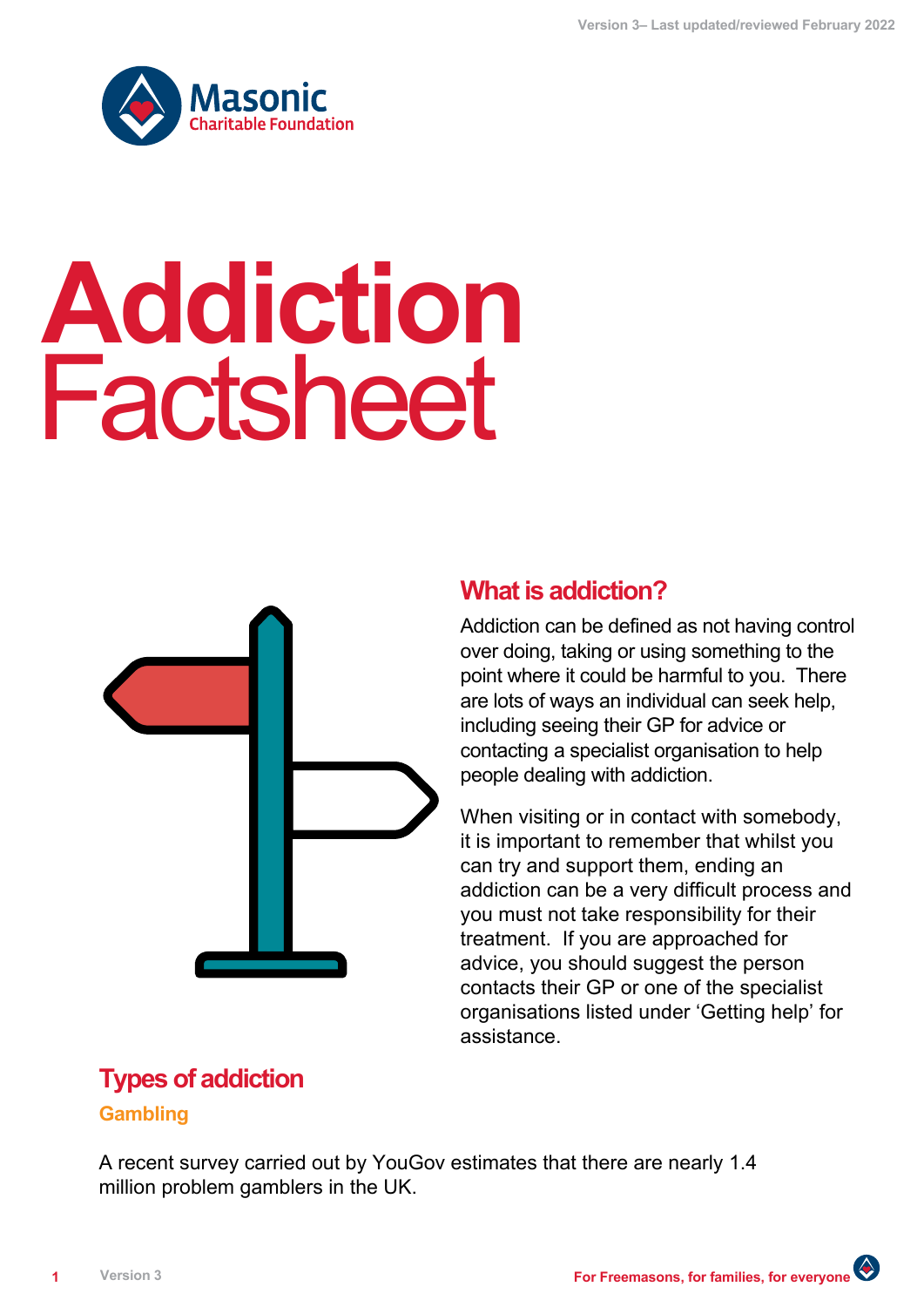The anticipation and thrill of winning creates a natural high that becomes addictive, and the internet has made gambling more accessible. Problem gamblers are more likely to suffer from low self-esteem, stress, anxiety and depression and are more likely to end up in prison as a result of criminal activity.

In the same way as other addictions gambling can be successfully treated in time. Cognitive Behavioural Therapy (CBT) usually produces the best results – details of specialist organisations can be found under 'Getting help'.

(Source: NHS Choices)

#### **Drugs**

Individuals with a dependency on drugs are entitled to NHS care in the same way as anyone else who has a health problem. If you are approached for advice suggest they contact their GP where he/she may be offered drug counselling as part of their treatment plan or be referred to more specialist services for further advice and support.

It is important to remember that it is not only illegal substances that can be associated with dependency, but prescription drugs can also become addictive.

## **Alcohol**

Alcoholism is sometimes known as alcohol addiction or alcohol dependence. Alcoholism is the most serious form of problem drinking, and describes a strong, often uncontrollable desire to drink, often starting early in the day and continuing throughout. There are other forms of alcoholism in the form of 'binge drinking' where a person will drink heavily for a period of a few weeks and then abstain before starting again.

Those dealing with alcoholism will often place drinking above all other obligations, including work and family, and may build up a physical tolerance or experience withdrawal symptoms if they stop. If you are approached for advice, suggest they contact their GP or provide details of a specialist organisation.

Other types of addiction include smoking, work, sex, internet surfing and shopping. , Solvent abuse is another serious form of addiction and can be fatal.

## **Signs and symptoms of addiction**

Addiction of any sort can seriously affect the welfare of an individual and their day to day living. It can also have the potential to damage families and other relationships so it important to spot the signs. Typically you could look out for: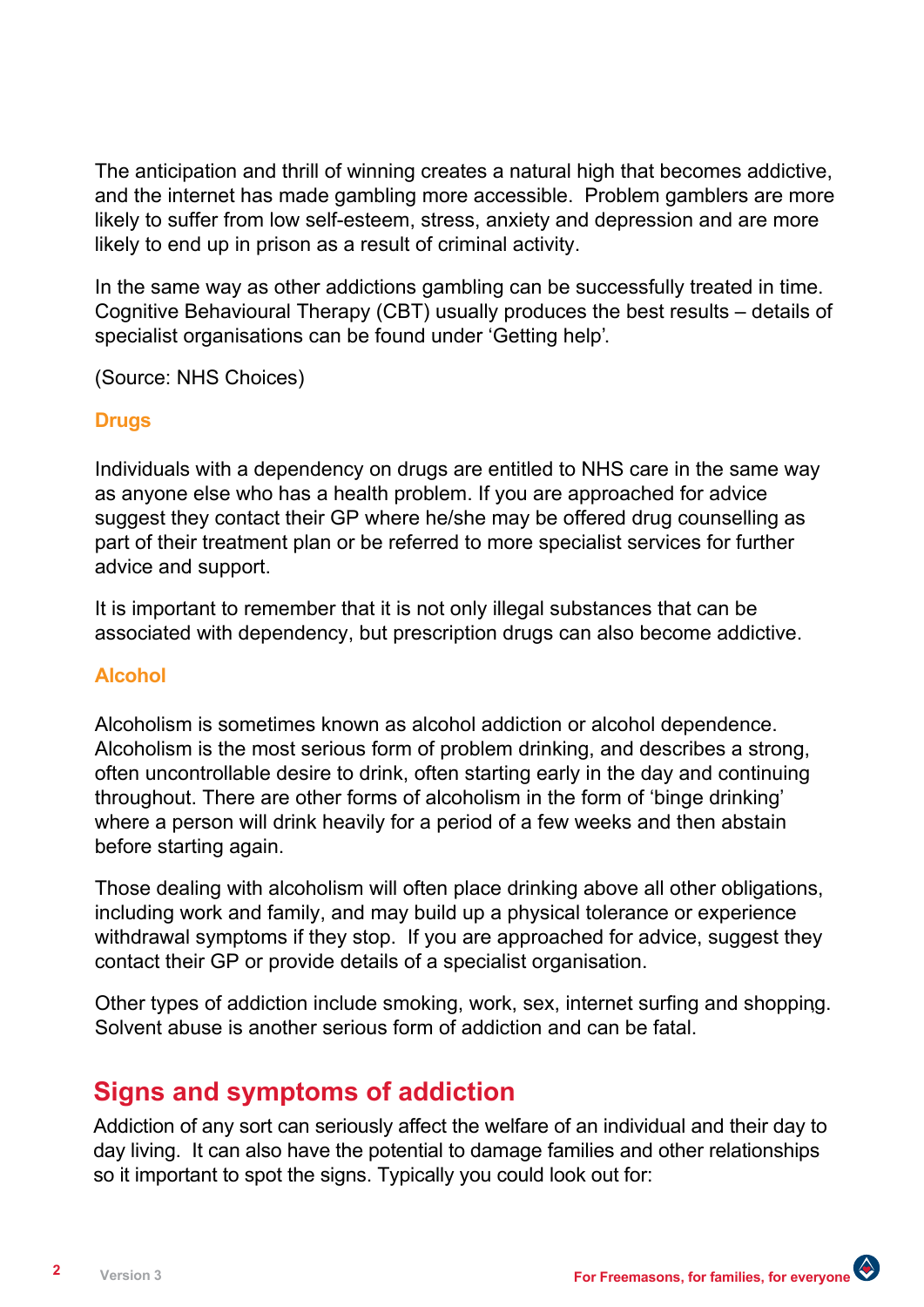- **•** Changes in work attendance or performance
- **•** Mood swings, anxiety or depression
- **•** Outbursts of temper
- **•** Withdrawal from responsibility
- **•** A defensive attitude or feeling irritable
- **•** Frequent small accidents or mistakes
- **•** Paranoia or overreaction to criticism
- **•** Secretive or dishonest behaviour
- **•** Feeling distracted
- **•** Sudden weight loss or increase in weight
- **•** Lack of concern over appearance
- **•** Neglected property or possessions
- **•** Tiredness or difficulty in sleeping

# **Getting help**

### **[Gambling](www.release.org.uk)**

- **●** Gamblers Anonymous: A fellowship of men and women who share their experiences, strength and hope with each other, that they may solve their common problem and help others to do the same <www.gamblersanonymous.org.uk>
- **●** Gam Care: The leading provider of information, advice, support and free counselling for the prevention and treatment of problem gambling www.gamcare.org.uk or call 0808 8020 133.

## **Drugs**

- **●** Frank: The Talk to Frank service provides information about drugs, and advice for drug users, parents and carers. www.talktofrank.com or call 0300 123 66 00.
- **●** Release: Free, confidential advice on drugs law for drug users and their families - www.release.org.uk or call 020 7324 2989.

## **Alcohol**

- **●** Drinkaware: An independent charity working to reduce alcohol misuse and harm in the [UK. It assists people to make better choices about drinking](www.drinkaware.co.uk)  www.drinkaware.co.uk or call 020 7766 9900.
- **●** Alcoholics Anonymous: Concerned solely with the personal recovery and continued [sobriety of individual alcoholics w](www.adfam.org.uk/families/findalocalsupportgroup)ho turn to the Fellowship for help - www.alcoholics-anonymous.org.uk or call 0800 9177 650.
- **●** Adfam: The national charity workin[g to improve life f](www.mcf.org.uk)or families affected by drugs and alcohol - www.adfam.org.uk or find a local support group www.adfam.org.uk/help-for-families/finding-support.